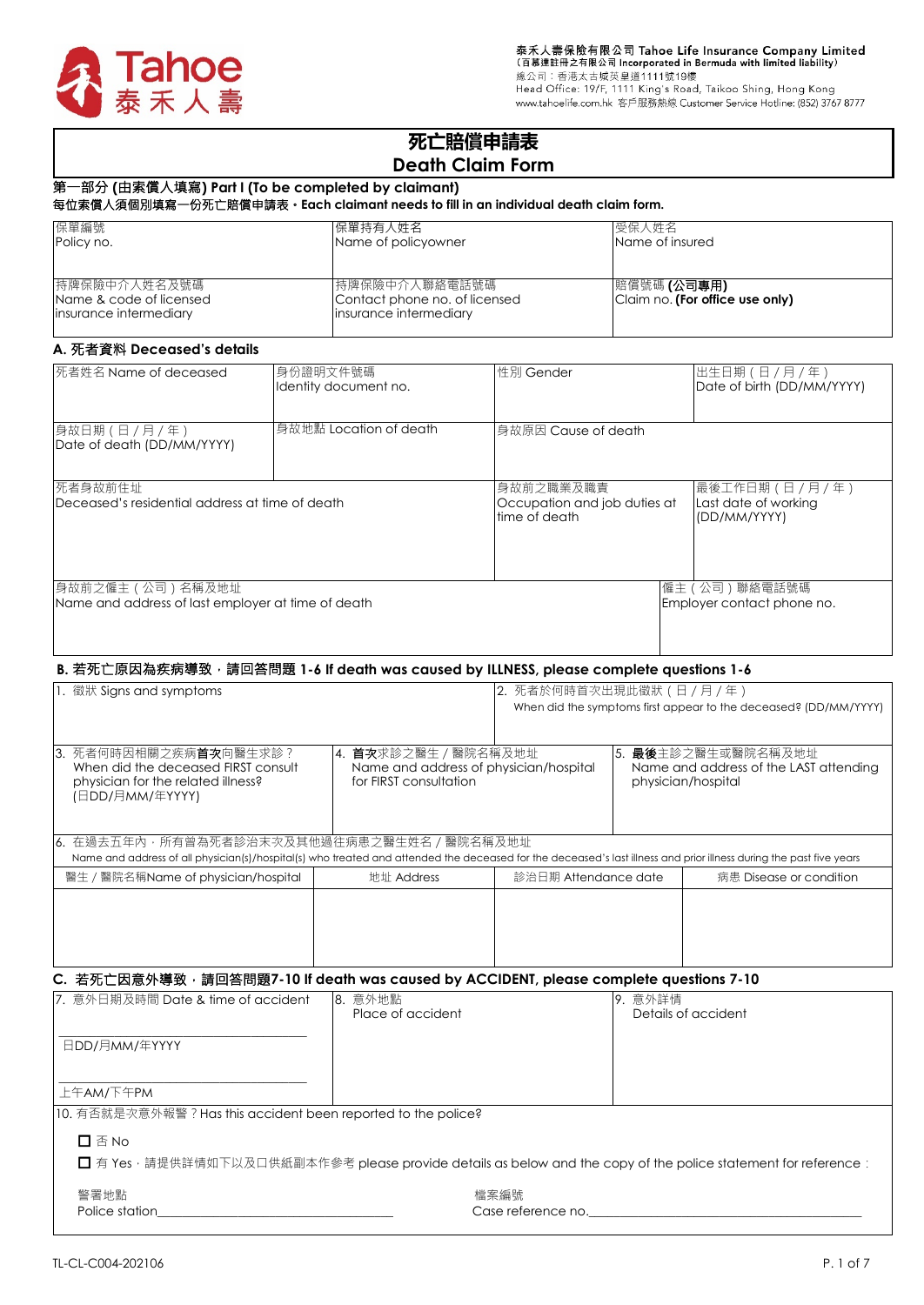# **D.** 其他資料 **Other details**

| D. * ISEM ONE QEQIS                                                                                                                                |                                                     |                                                                                                       |                                              |
|----------------------------------------------------------------------------------------------------------------------------------------------------|-----------------------------------------------------|-------------------------------------------------------------------------------------------------------|----------------------------------------------|
| 11. 是否經已或將會進行死因研究?<br>Whether a death inquest has been or will be held?<br>□ 沒有 No<br>□ 不確定 Uncertain                                              |                                                     | 12. 是否經已或將會進行解剖?<br>Whether an autopsy has been or will be performed?<br>□ 沒有 No<br>□ 不確定 Uncertain   |                                              |
|                                                                                                                                                    |                                                     |                                                                                                       |                                              |
| 如閣下持有以上裁決結果或驗屍報告,請提供副本作參考。                                                                                                                         |                                                     | If you are in possession of the above verdicts or report, please provide a copy for reference.        |                                              |
| 13. 如死者曾擁有其他保險公司之保險計劃,請提供以下資料:                                                                                                                     |                                                     | If the deceased had any insurance coverage with other insurers, please provide the following details: |                                              |
| 公司名稱<br>Name of company                                                                                                                            | 保單號碼<br>Policy no.                                  | 保障或保單開始日期<br>Coverage effective or commencement<br>date (日DD/月MM/年YYYY)                               | 投保額<br>Sum assured                           |
|                                                                                                                                                    |                                                     |                                                                                                       |                                              |
|                                                                                                                                                    |                                                     |                                                                                                       |                                              |
|                                                                                                                                                    |                                                     |                                                                                                       |                                              |
| 14. 死者是否吸煙人士?<br>Was the deceased a smoker?                                                                                                        | $\Box$ 是 Yes<br>$\square$ $\overline{\triangle}$ No | 每日吸煙量Daily consumption:                                                                               |                                              |
|                                                                                                                                                    |                                                     | 吸食年期Total smoking duration:                                                                           | the control of the control of the control of |
|                                                                                                                                                    |                                                     | 若已戒煙, 始於何時If quitted, since when?                                                                     | 日DD /月MM /年YYYY                              |
| 15. 死者有否飲酒習慣?<br>Did the deceased has any<br>drinking habit?                                                                                       | $\square$ $\overline{\cong}$ No<br>□ 是 Yes          | 每日份量Daily consumption:                                                                                |                                              |
|                                                                                                                                                    |                                                     | 酒精種類 Type of alcohol:                                                                                 |                                              |
|                                                                                                                                                    |                                                     | 若已戒酒, 始於何時If quitted, since when?                                                                     | 日DD /月MM /年YYYY                              |
| 16. 如保單已抵押予第三者, 此抵押<br>在受保人離世時是否仍然有效?<br>If policy was assigned to a<br>third party, was the<br>assignment is still effective at<br>time of death? | □ 不適用 Not applicable                                | □ 否 No □是 · 請提供詳情 Yes, please provide details                                                         |                                              |
|                                                                                                                                                    |                                                     |                                                                                                       |                                              |

# **E.** 索償人資料 **Claimant's details**

| 英文姓名 (全名) Name in English (in full)                                                          | 中文姓名 Name in Chinese               | 身份證明文件號碼 Identity document no.                                                                                  |
|----------------------------------------------------------------------------------------------|------------------------------------|-----------------------------------------------------------------------------------------------------------------|
| 出生日期 (日 / 月 / 年) 及出生地點<br>Date of birth (DD/MM/YYYY) and place of birth                      | 國籍 Nationality                     | 與死者之關係 Relationship to the deceased                                                                             |
| 職業 Occupation                                                                                | 業務性質 Nature of business            |                                                                                                                 |
|                                                                                              |                                    | 現時居住地址(請遞交最近3個月的住址證明) Current residential address (please submit address proof issued within the last 3 months) |
| 現時永久地址 (如與上述地址不同) Current permanent address (if different from the above)                    |                                    |                                                                                                                 |
| 聯絡電話號碼 (請提供聯絡電話號碼及其所屬國<br> 家/地區名稱,並於括號內填寫國家/地區編號。<br>Contact phone no. (please provide phone | 國家/ 地區名稱 <br>Country / Region name | □ 香港 Hong Kong<br>$\Box$ 中國 China<br>□ 其他, 請註明 Others, please specify: _                                        |
| no. with its country/ region name and mark<br>the country/ region code in the bracket.)      | 電話號碼 Phone no.                     |                                                                                                                 |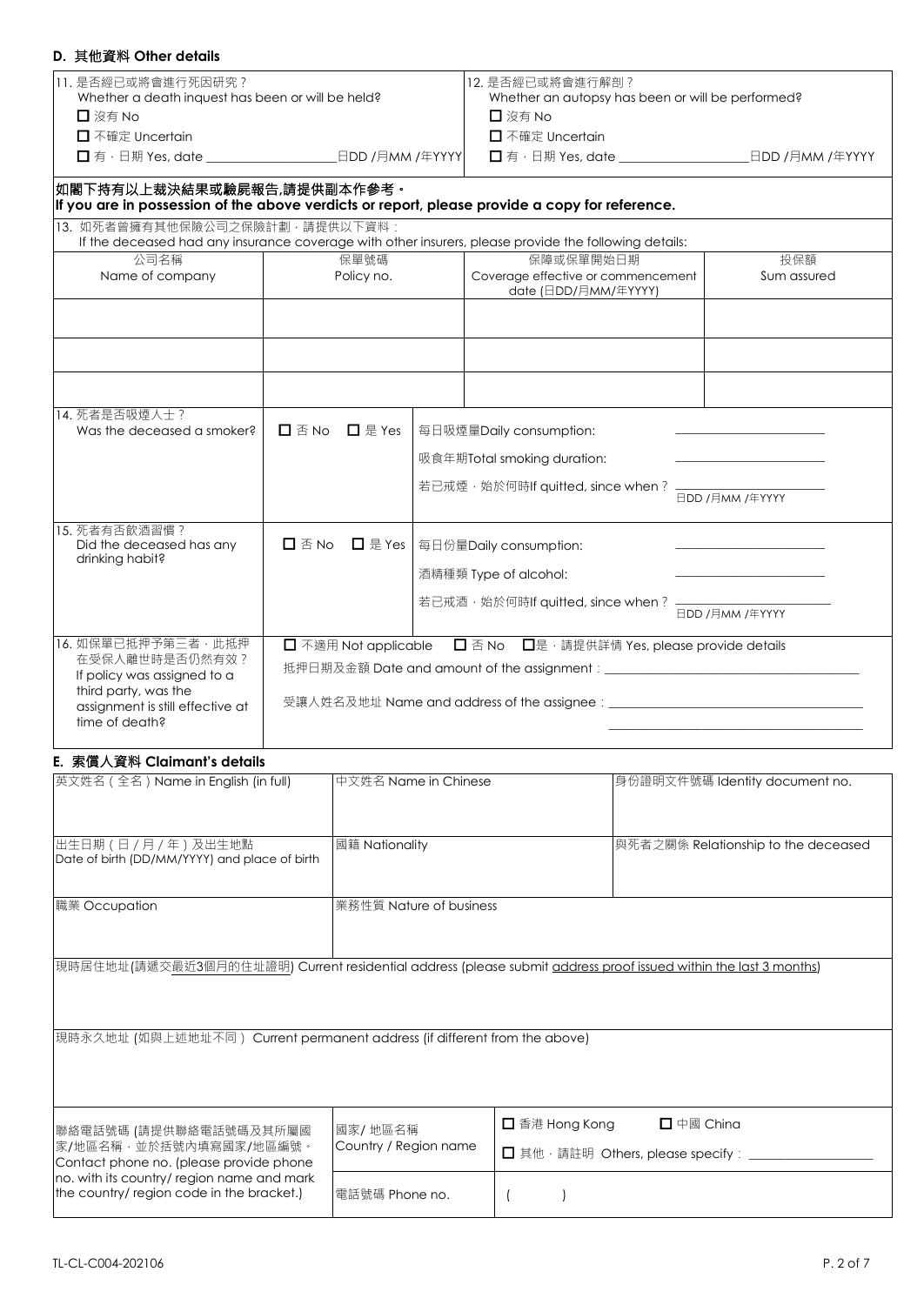## **E.** 索償人資料 **(**續**) Claimant's details (Cont')**

請在適當位置加上剔號 Please tick where appropriate :

I | O 本人謹此聲明本人為香港居民 · 本人並無持有任何屬於非香港境內的身份證、護照號碼、居住/通訊地址 · 聯絡電話或稅 ·<br>務居民身份。I hereby declare that I am Hong Kong resident, I do not hold any other non-Hong Kong identity, passport, residential / correspondence address, phone no or taxpayer identification number. 本人謹此聲明,本人持有其他屬非香港境內的身份證、護照號碼、居住/通訊地址及聯絡電話。(\*\*請填寫交遞交相關「自 我證明表格」) I hereby declare that <u>I hold other non-Hong Kong</u> identity, passport, residential / correspondence address and phone no. (\*\*Please complete and submit relevant "Self-Certificate Form") ■ ┃ **□** 本人謹此聲明本人並<u>非</u>美國公民或居民或綠卡持有人。 I hereby declare that I am **NOT** a U.S. citizen or resident or green card holder.<br>
■ 本人謹此聲明本人是美國公民或居民,以下為本人的美國納稅人識別號碼。(\*\*請填寫 本人謹此聲明本人是美國公民或居民,以下為本人的美國納稅人識別號碼。(\*\*請填寫並遞交"海外納稅申報與預扣責任 聲明書"及提供額外文件。) I hereby declare that I am a U.S. citizen or resident. Below is my U.S. Taxpayer Identification No. (TIN). (\*\*Please complete and submit "Foreign Tax Reporting and Withholding Obligation Declaration Form" and additional documents are required to provide.")  $\mathcal{L}_\mathcal{L} = \{ \mathcal{L}_\mathcal{L} = \{ \mathcal{L}_\mathcal{L} = \{ \mathcal{L}_\mathcal{L} = \{ \mathcal{L}_\mathcal{L} = \{ \mathcal{L}_\mathcal{L} = \{ \mathcal{L}_\mathcal{L} = \{ \mathcal{L}_\mathcal{L} = \{ \mathcal{L}_\mathcal{L} = \{ \mathcal{L}_\mathcal{L} = \{ \mathcal{L}_\mathcal{L} = \{ \mathcal{L}_\mathcal{L} = \{ \mathcal{L}_\mathcal{L} = \{ \mathcal{L}_\mathcal{L} = \{ \mathcal{L}_\mathcal{$ 

## **F.** 保單遺失聲明 **Declaration of the loss of policy (**若正本保單文件已遺失,請填寫此欄 **If the original policy document(s) have been lost, please complete this box)**

| 本人謹此聲明正本保單文件 (保單編號:__                                                                                                                                                                                                                    | ) 已遺失及遍尋不獲。本人 ( 請在以下填寫姓名                                                                                  |
|------------------------------------------------------------------------------------------------------------------------------------------------------------------------------------------------------------------------------------------|-----------------------------------------------------------------------------------------------------------|
| 及簽署)同意就泰禾人壽保險有限公司(「泰禾人壽」)因其一般要求未被符合的情況下付款而可能須承擔法律責任或招致的所有申                                                                                                                                                                               |                                                                                                           |
| 索、索求、法律行動、法律程序、賠償、費用及開支,對泰禾人壽作出彌償。                                                                                                                                                                                                       |                                                                                                           |
| I hereby declare that the original policy document (Policy no.                                                                                                                                                                           | ) has been lost                                                                                           |
| and could not be located despite diligent efforts. I (please fill in your name and sign below), indemnify Tahoe Life                                                                                                                     |                                                                                                           |
| Insurance Company Limited ("Tahoe Life") from and against all claims, demands, actions, proceedings, damages, costs<br>and expenses whatsoever which Tahoe Life may be liable to or incur by reason of Tahoe Life making payment without |                                                                                                           |
| the Tahoe Life's normal requirements being met.                                                                                                                                                                                          |                                                                                                           |
| 受益人 / 就身故賠償能給予有效收據之人士姓名                                                                                                                                                                                                                  |                                                                                                           |
| Name of beneficiary/person entitled to give good receipt of the death benefit                                                                                                                                                            |                                                                                                           |
| 受益人 / 就身故賠償能給予有效收據之人士簽名                                                                                                                                                                                                                  |                                                                                                           |
| Signature of beneficiary/person entitled to give good receipt of the death benefit                                                                                                                                                       |                                                                                                           |
|                                                                                                                                                                                                                                          |                                                                                                           |
| G. 付款指示 (只需選擇G1,自動轉賬或G2,支票其中一項) Payment Instruction (select either G1,by autopay or G2, by cheque only)                                                                                                                                  |                                                                                                           |
| (如沒有註明方式或資料不清晰,將以港幣支票支付 If no payment instruction is specified or information is not clear, HKD<br>cheque will be issued)                                                                                                                |                                                                                                           |
|                                                                                                                                                                                                                                          |                                                                                                           |
| G1. 自動轉賬 By autopay<br>當轉賬成功後,本公司即獲解除保單之所有責任。                                                                                                                                                                                            |                                                                                                           |
| The Company will be fully discharged of any liabilities under the policy(ies) in case of successful transaction.                                                                                                                         |                                                                                                           |
|                                                                                                                                                                                                                                          |                                                                                                           |
| □ 現時本公司紀錄之自動轉賬戶口;或<br>Current direct debit authorisation bank account in the Company record; or                                                                                                                                          |                                                                                                           |
|                                                                                                                                                                                                                                          |                                                                                                           |
| □ 以下指定之港幣銀行戶口 (附上銀行戶口證明)<br>Specified HKD bank account below (Bank account proof is attached)                                                                                                                                            |                                                                                                           |
| 戶口號碼                                                                                                                                                                                                                                     |                                                                                                           |
| 銀行號碼<br>分行號碼<br>Bank no.<br>Branch no.<br>Account no.                                                                                                                                                                                    |                                                                                                           |
|                                                                                                                                                                                                                                          |                                                                                                           |
|                                                                                                                                                                                                                                          |                                                                                                           |
| 注意事項:                                                                                                                                                                                                                                    | Notes:                                                                                                    |
| (1) 銀行賬戶持有人姓名必須與受益人 / 遺產管理人 / 遺囑執行人姓名<br>相同。                                                                                                                                                                                             | Bank account holder name must be the same as the name of<br>(1)<br>beneficiary/administrator/executor.    |
| 請提供賬戶持有人的銀行賬戶證明,而該證明須列有銀行賬戶持有<br>(2)                                                                                                                                                                                                     | (2) Please provide account holder's bank account proof which                                              |
| 人姓名及銀行賬號。<br>(3) 自動轉賬只適用於香港銀行及款項將以港幣支付。                                                                                                                                                                                                  | shows account holder name and account number.                                                             |
|                                                                                                                                                                                                                                          | (3) Autopay is only applicable to banks in Hong Kong and the<br>payment will be paid in Hong Kong Dollar. |
| (4) 若自動轉賬不成功,本公司將以港幣支票支付相關之賠償。                                                                                                                                                                                                           | If the autopay is failed, the respective claim payment will be<br>(4)                                     |
|                                                                                                                                                                                                                                          | paid by HKD cheque.                                                                                       |
| G2. 支票 By cheque (若沒有選擇支票貨幣 · 將以港幣支票支付 If no cheque currency is selected, HKD cheque will be issued)                                                                                                                                     |                                                                                                           |
|                                                                                                                                                                                                                                          |                                                                                                           |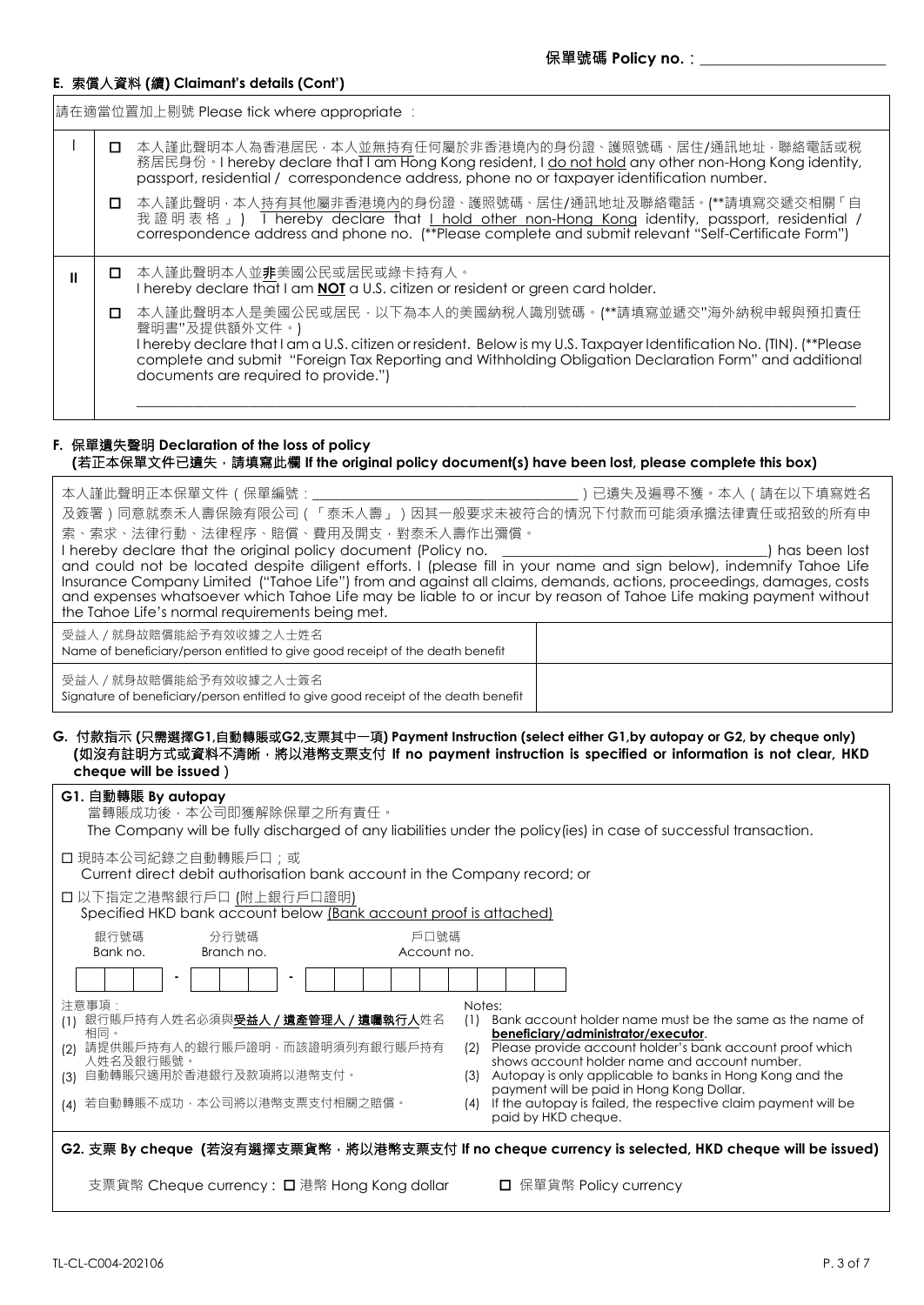## **H.** 所需文件指引**Document Checklist**

請於下表方格內加上 「√」號表示連同以賠 償申請表遞交的文件:

Please put a "√" in the box below to indicate the documents submitted with this claim form.

|        | Document type<br>文件類別                                                                                                                                                                                                      | 自然死亡<br>Natural death | 意外或非自然死亡<br>Accidental death/<br>Unnatural cause of<br>death |
|--------|----------------------------------------------------------------------------------------------------------------------------------------------------------------------------------------------------------------------------|-----------------------|--------------------------------------------------------------|
| $\Box$ | 受保人及受益人之身份證明文件之核實副本<br>Certified true copy of identity document of the insured & the beneficiary                                                                                                                           | $\sqrt{}$             |                                                              |
| □      | 賠償申請表第一部分 (由受益人 / 索償人填寫)<br>Claim Form Part I (Completed by the beneficiary/ claimant)                                                                                                                                     | $\sqrt{}$             | $\sqrt{ }$                                                   |
| $\Box$ | 賠償申請表第二部分 (由受保人之主診醫生填寫)<br>Claim Form Part II (Completed by the insured's attending physician)                                                                                                                             | $\sqrt{ }$            | $\sqrt{ }$                                                   |
| □      | 保單正本 / 填妥並加簽 F 部分之 「 保單遺失聲明 」<br>Original policy/completion of "Section F-Declaration of the Loss of Policy" with<br>signature                                                                                             | $\sqrt{}$             | $\sqrt{}$                                                    |
| $\Box$ | 死亡證 / 公証書之正本或核實副本<br>Original or certified true copy of death/notarial certificate                                                                                                                                         | $\sqrt{ }$            | $\sqrt{}$                                                    |
| $\Box$ | 入境處發出之身份證註銷證明 (RPO53A)<br>Identity Card Cancellation Certificate (RPO53A) from Registration of Persons Office<br>(Immigration Department)                                                                                  | #                     | #                                                            |
| $\Box$ | 警察報告 / 交通意外報告 / 口供紙副本<br>Copy of police report/traffic accident report/police statement                                                                                                                                    | N/A                   | $\sqrt{}$                                                    |
| □      | 剖屍 / 法醫學屍體檢驗鑒定書 / 死因裁判報告 Post mortem or coroner's report                                                                                                                                                                   | #                     | $\sqrt{}$                                                    |
| □      | 新聞剪報 Newspaper clipping                                                                                                                                                                                                    | N/A                   | $\sqrt{}$                                                    |
| □      | 受保人之戶籍註鎖證明<br>Cancellation proof of the insured's household registration                                                                                                                                                   | #                     | #                                                            |
| $\Box$ | 「海外納税申報與預扣責任聲明書」(若索償人是美國公民或居民或擁有美國人特徵如電話<br>號碼 / 地址等)<br>"Foreign Tax Reporting and Withholding Obligation and Declaration Form" (if the claimant is a U.S. person or holds U.S. indicia, e.g. phone no/any address, etc.) | $\sqrt{}$             | √                                                            |
| $\Box$ | 「自我證明表格」 ( 若索償人之通訊地址、身份證或護照號碼/電話號碼有任何一項並不屬<br>於香港境內)<br>"Self-Certificate Form" (if any of the residential/correspondence address,<br>ID/passport/phone no. of the claimant is non-Hong Kong)                              | $\sqrt{}$             | $\sqrt{}$                                                    |

√ 基本文件 Required documents # 附加文件 Optional documents N/A: 不適用 Not applicable<br>^ *適用於保單生效少於*2*年,由保單簽發日或復效日起計,以較後日期為準* Applicable to policy which has been effective less than 2 years<br>from policy issue or reinstatement da

*\*\**本公司可能會按個別個案情況要求遞交額外資料/文件 *The Company may request for the submission of extra information/documents on case by case basis \*\**

# 保險業監管局(「保監局」)收取的徵費 **Collection of Levy by the Insurance Authority ("IA")**

由2018年1月1 日起,保險業監管局(「保監局」)按照《保險業條例》(第41章)下的《保險業(徵費)規例》及《保險業(徵費) 今》,透過保險公司向保單持有人收取保費徵費。保監局的徵費會按適用徵費率向保單持有人於保單內徵收,而保單持有人必需將規 定的保費徵費連同保費一同繳付給泰禾人壽保險有限公司(「泰禾人壽」)。如欲知悉更多關於此徵費安排的資料,可登入保監局之 網頁"http://www.ia.org.hk/tc/levy"或瀏覽本公司網站"https://www.tahoelife.com.hk/tl/doc/Levy\_TC.pdf"。如保單持 有人沒有按法例繳付徵費,保監局可向其施加最高港幣5,000元的罰款,亦可循民事程序追討欠付的徵費。

Starting from 1 January 2018, the Insurance Authority ("IA") starts to collect a levy on insurance premium from policy owners through insurance companies in accordance with the Insurance (Levy) Regulation and the Insurance (Levy) Order under the Insurance Ordinance (Cap. 41). The levy collected by the IA will be calculated at the applicable rate on the policy level. The policy owner is required to pay to Tahoe Life Insurance Company Limited ("Tahoe Life") the prescribed levy along with the premium. For further information on levy collection arrangement, please visit IA webpage "http://www.ia.org.hk/en/levy" or our company website "https://www.tahoelife.com.hk/tl/doc/Levy\_EN.pdf". As stated in the law, if a policy owner does not pay the levy as required, the IA may impose on the policy owner a penalty of up to HKD5,000, and may recover the outstanding levy as a civil debt due to the IA.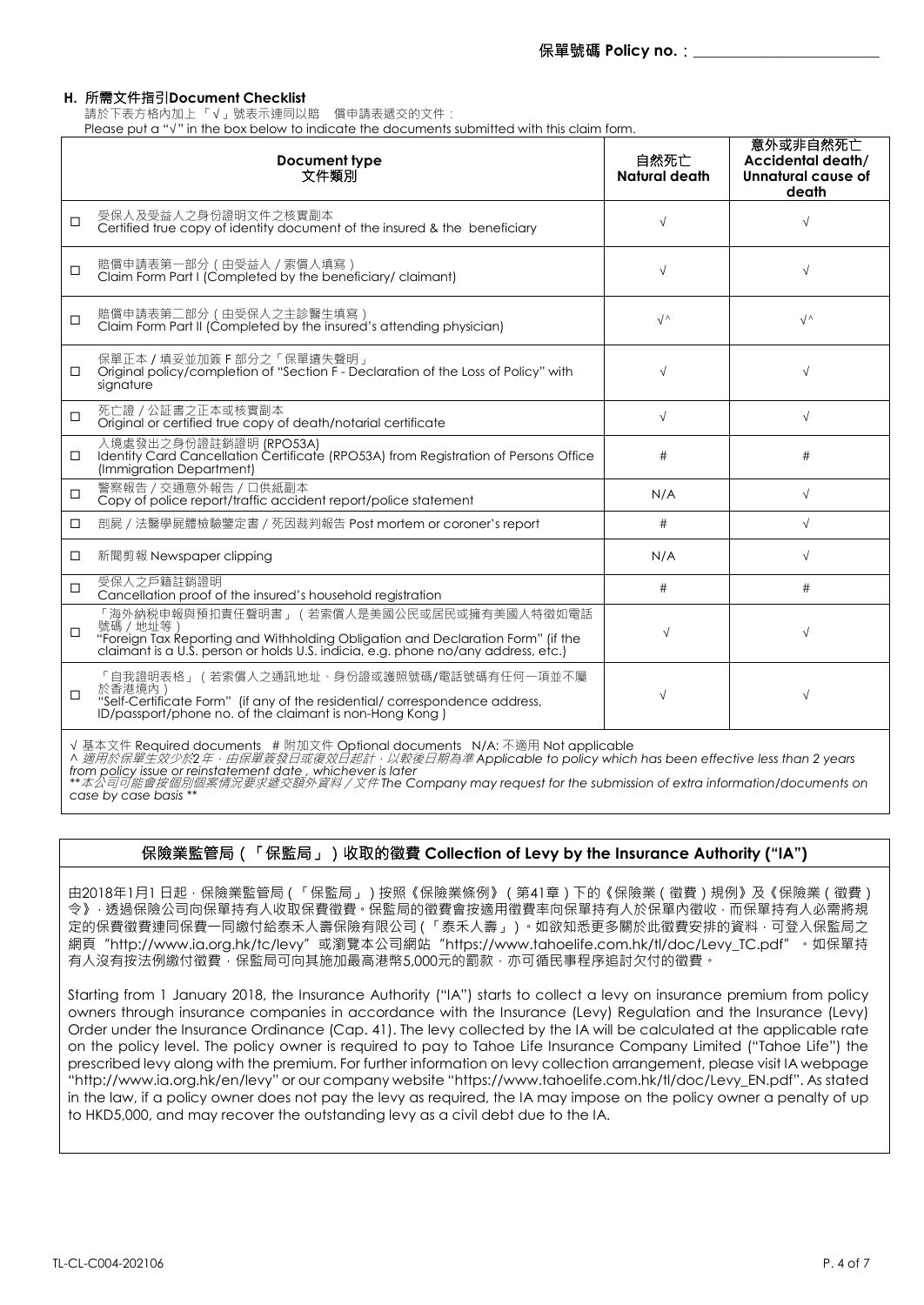### 聲明及授權 **Declaration and Authorisation**

### 聲明

本人/我們謹聲明並同意: (1) 不論是否由本人/我們親自書寫‧所有與上列索償有關的陳述及所有問題的答案均按本人所知及所信均屬完整及 (2) 上述「收取個人壽險保費徵費」項所載之內容

#### 授權

本人/我們謹此授權 (1) 任何僱主、註冊西醫、醫院、診所、保險公司、銀行、政府機構或其他機構、組織或人士,凡知道或持有 任何有關本人/我們之紀錄者、及/或曾診驗或可能將會診驗本人/我們者,均可將該等資料提供給泰禾人壽; (2) 泰禾人壽或任 何其指定之醫生或化驗所,可就此賠償申請替本人 / 我們進行所需之醫療評估及測試 · 作為審核本人 / 我們之健康狀況 · 此授權對 本人 / 我們之繼承人及受讓人員具約束力 ; 即使死亡或無行為能力時 · 此授權仍具效力。本授權書的影印本與正本均有同等效力。

本人/我們聲明本人/我們有權及同意作出上述授權。

本人/我們謹此同意及接受倘保單內有任何尚欠或過期保費徵費,均由本人/我們平均承擔並由泰禾人壽在保單在索償完成及終止 時,於保險賠償金中扣除。

### **Declaration**

I/WE HEREBY DECLARE AND AGREE that:

- (1) all statements and answers to all questions in relation to the above claims whether or not written by myself/ourselves are to the best of my/our knowledge and belief complete and
- (2) The contents under the above column of "Collection of Premium Levy on Individual Life Insurance Policy".

### **Authorisation**

I/WE HEREBY AUTHORISE (1) any employer, registered medical practitioner, hospital, clinic, insurance company, bank, government institution, or other organization, institution, or person, that has any records or knowledge of me/us and who has attended or may hereafter attend myself/ourselves to disclose such information to Tahoe Life; (2) Tahoe Life or any of its appointed medical examiners or laboratories to perform the necessary medical assessment and tests to evaluate the health status of myself/ourselves in relation to this claim. This authorisation shall bind my/our successors and assignees and remains valid notwithstanding death or incapacity. A photocopy of this authorisation shall be as valid as the original.

I/We declare and agree that I/we have the full authority from and consent to make the above authorisations.

I/We hereby consent and accept that any outstanding or overdue levy on the policy(ies), will be shared by me/us and to be deducted from the claims proceeds by Tahoe Life when the policy(ies) is/are terminated after this claim.

# 個人資料收集聲明及使用 **Personal Data Collection And Use**

本人 / 我們確認本人 / 我們已閱讀及明白泰禾人壽之個人資料收集聲明(「泰禾人壽個人資料收集聲明」)。 本人 / 我們聲明及同意在本表格所載或泰禾人壽保險有限公司(「泰禾人壽」)不時以任何方法收集所得、編製或持有的任何個人資 料及關於本人 / 我們或本人 / 我們的保單或投資的其他資料, 可根據泰禾人壽個人資料收集聲明收集及使用。 本人/ 我們特此確認並同意泰禾人壽根據泰禾人壽個人資料收集聲明使用及轉移本人 / 我們的個人資料。泰禾人壽個人資料收集聲明 的最新版本可於以下網址下載:www.tahoelife.com.hk,及可向泰禾人壽索取。

I / We confirm that I / we have read and understood the Tahoe Life Personal Information Collection Statement (the "Tahoe Life PICS").

I / We declare and agree that any personal data and other information relating to me / us or my / our policy(ies) or investments contained in this form or collected, compiled or held by Tahoe Life Insurance Company Limited (the "Company") by any means from time to time may be collected and utilised in accordance with the Tahoe Life PICS. I/We hereby give my / our acknowledgement and agree to the use and transfer of my / our personal data by the Company in accordance with the Tahoe Life PICS. The latest version of the Tahoe Life PICS is available for download from the website: www.tahoelife.com.hk, and is made available upon request.

索償人姓名Name of claimant

索償人簽署Signature of claimant

\_\_\_\_\_\_\_\_\_\_\_\_\_\_\_\_\_\_\_\_\_\_\_\_\_\_\_\_\_\_\_\_\_\_\_\_\_\_\_\_\_\_\_\_

\_\_\_\_\_\_\_\_\_\_\_\_\_\_\_\_\_\_\_\_\_\_\_\_\_\_\_\_\_\_\_\_\_\_\_\_\_\_\_\_\_\_\_\_

\_\_\_\_\_\_\_\_\_\_\_\_\_\_\_\_\_\_\_\_\_\_\_\_\_\_\_\_\_\_\_\_\_\_\_\_\_\_\_\_\_\_\_\_\_

 $\overline{\phantom{a}}$  , which is a set of the set of the set of the set of the set of the set of the set of the set of the set of the set of the set of the set of the set of the set of the set of the set of the set of the set of th 日期 Date

索償人身份證明文件號碼 Identity document no. of claimant

\_\_\_\_\_\_\_\_\_\_\_\_\_\_\_\_\_\_\_\_\_\_\_\_\_\_\_\_\_\_\_\_\_\_\_\_\_\_\_\_\_\_

\_\_\_\_\_\_\_\_\_\_\_\_\_\_\_\_\_\_\_\_\_\_\_\_\_\_\_\_\_\_\_\_\_\_\_\_\_\_\_\_\_\_

\_\_\_\_\_\_\_\_\_\_\_\_\_\_\_\_\_\_\_\_\_\_\_\_\_\_\_\_\_\_\_\_\_\_\_\_\_\_\_\_\_\_\_

與死者關係 Relationship to the deceased

見證人姓名 Name of witness

見證人簽署 Signature of witness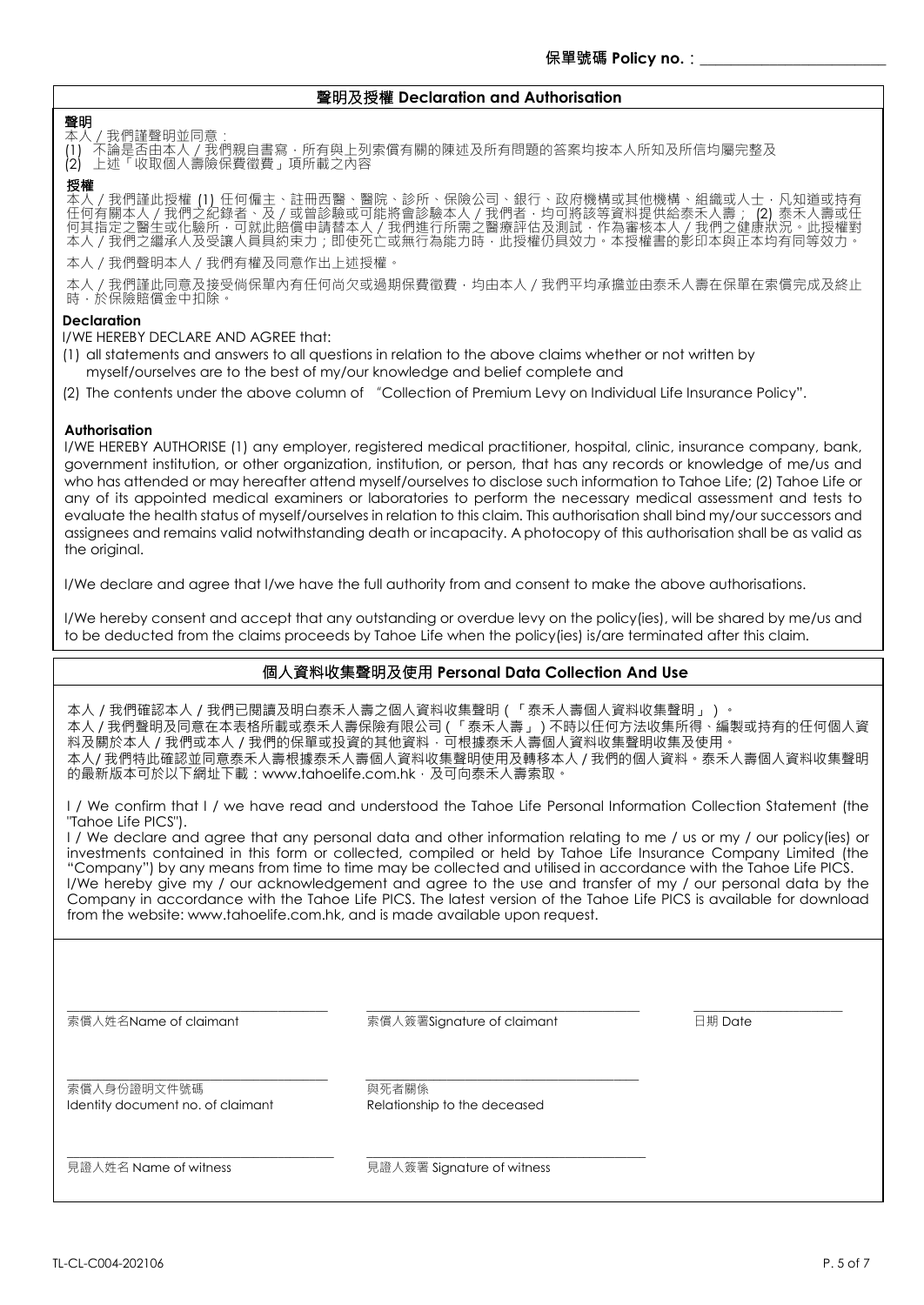# 第二部分 主診醫生報告 **(**須由受保人之主診醫生填寫。所需費用由索償人自行承擔。**)**

| expense)<br>死者姓名                                                                                                           |          | 身份證明文件號碼              | 出生日期                      |                      | 性別                                                        | 紀錄地址                      |
|----------------------------------------------------------------------------------------------------------------------------|----------|-----------------------|---------------------------|----------------------|-----------------------------------------------------------|---------------------------|
| Name of deceased                                                                                                           |          | Identity document no. | Date of birth             |                      | Gender                                                    | Record address            |
|                                                                                                                            |          |                       |                           |                      |                                                           |                           |
|                                                                                                                            |          |                       |                           | $\frac{1}{\sqrt{2}}$ |                                                           |                           |
|                                                                                                                            |          |                       | (日DD/月MM /年YY)            |                      |                                                           |                           |
| 身故日期 Date of death                                                                                                         |          |                       |                           | 身故原因 Cause of death  |                                                           | 身故地點 Place of death       |
|                                                                                                                            |          |                       |                           |                      |                                                           |                           |
| (日DD/月MM /年YY)                                                                                                             |          |                       |                           |                      |                                                           |                           |
|                                                                                                                            |          |                       |                           |                      |                                                           |                           |
| If death was caused by ACCIDENT/SUICIDE/HOMICIDE, please provide the following details:<br>如因意外 / 自殺 / 他殺事故導致身故 · 請詳述如下:   |          |                       |                           |                      |                                                           |                           |
| 1. 意外日期                                                                                                                    |          |                       |                           | 2. 意外發生時間            |                                                           | 時間 Time                   |
| Date of Accident                                                                                                           |          |                       |                           |                      | Time of accident                                          | $\square$ $\pm$ $\mp$ AM  |
|                                                                                                                            |          | (日DD/月MM /年YY)        |                           |                      |                                                           |                           |
| 3. 自殺或他殺事故發生日期                                                                                                             |          |                       |                           |                      | 4. 自殺或他殺事故發生時間                                            | 時間 Time                   |
| Date of suicide or homicide                                                                                                |          |                       |                           |                      | Time of suicide or homicide                               | $\Box$ $\pm$ $\mp$ AM     |
|                                                                                                                            |          |                       |                           |                      |                                                           |                           |
|                                                                                                                            |          | (日DD/月MM /年YY)        |                           |                      |                                                           |                           |
| 5. 意外 / 事故如何發生及事發地點                                                                                                        |          |                       |                           |                      |                                                           |                           |
| Where and how did it happen?                                                                                               |          |                       |                           |                      |                                                           |                           |
| Consultation Details 診治資料                                                                                                  |          |                       |                           |                      |                                                           |                           |
| 6. 閣下為死者診症了多久?                                                                                                             |          |                       |                           |                      |                                                           |                           |
| How long have you been the medical physician for<br>the deceased?                                                          |          |                       |                           |                      | 自 Since ________/_________/___________(日DD/月MM /年YY) 或 or |                           |
|                                                                                                                            |          |                       |                           |                      | _日 Day(s) ________月 Month(s) _______年 Year(s)             |                           |
|                                                                                                                            |          |                       |                           |                      |                                                           |                           |
| 7. (a) 就最後疾病之首次診治日期<br>Date of the first visit of the LAST illness                                                         |          |                       |                           |                      |                                                           |                           |
|                                                                                                                            |          |                       |                           |                      |                                                           |                           |
|                                                                                                                            |          |                       |                           |                      |                                                           |                           |
|                                                                                                                            |          |                       |                           |                      |                                                           |                           |
| 閣下何時把診斷結果告知死者?                                                                                                             |          |                       |                           |                      |                                                           |                           |
| When was the deceased informed of the                                                                                      |          |                       |                           |                      |                                                           |                           |
| diagnosis?                                                                                                                 |          |                       |                           |                      |                                                           |                           |
| (b) 就最後疾病之最後診治日期                                                                                                           |          |                       |                           |                      |                                                           |                           |
| Date of the last visit of the LAST illness                                                                                 |          |                       |                           |                      | (日DD/月MM /年YY)                                            |                           |
|                                                                                                                            |          |                       |                           |                      |                                                           |                           |
|                                                                                                                            |          |                       |                           |                      |                                                           |                           |
| (c)轉介醫生 / 醫院之名稱及地址<br>Name & address of the physician/ hospital who                                                        |          |                       |                           |                      |                                                           |                           |
| referred to you                                                                                                            |          |                       |                           |                      |                                                           |                           |
| 請列出死者過往曾求診之病況及住院紀錄:                                                                                                        |          |                       |                           |                      |                                                           |                           |
| Please list details of all medical conditions and hospitalization record that the deceased had ever consulted you:<br>求診日期 | 病徵       |                       | 病徵出現日期                    |                      | 診斷檢查及結果 Diagnostic                                        | 診斷結果                      |
|                                                                                                                            | Symptoms |                       | Symptoms onset date       |                      | tests & result                                            | Diagnosis                 |
| Consultation date<br>(日DD/月MM /年YY)                                                                                        |          |                       | .<br>(日DD/月MM /年YY)       |                      |                                                           |                           |
| 8.                                                                                                                         |          |                       |                           |                      |                                                           |                           |
|                                                                                                                            |          |                       |                           |                      |                                                           |                           |
|                                                                                                                            |          |                       |                           |                      |                                                           |                           |
| 住院紀錄: Hospitalization record:                                                                                              |          |                       |                           |                      |                                                           |                           |
| 醫院名稱<br>Name of hospital                                                                                                   |          |                       | 入院日期<br>Date of admission |                      | 診斷結果<br>Diagnosis                                         | 出院日期<br>Date of discharge |

9. 直接導致死亡之原因是什麼? What was the immediate cause of death?